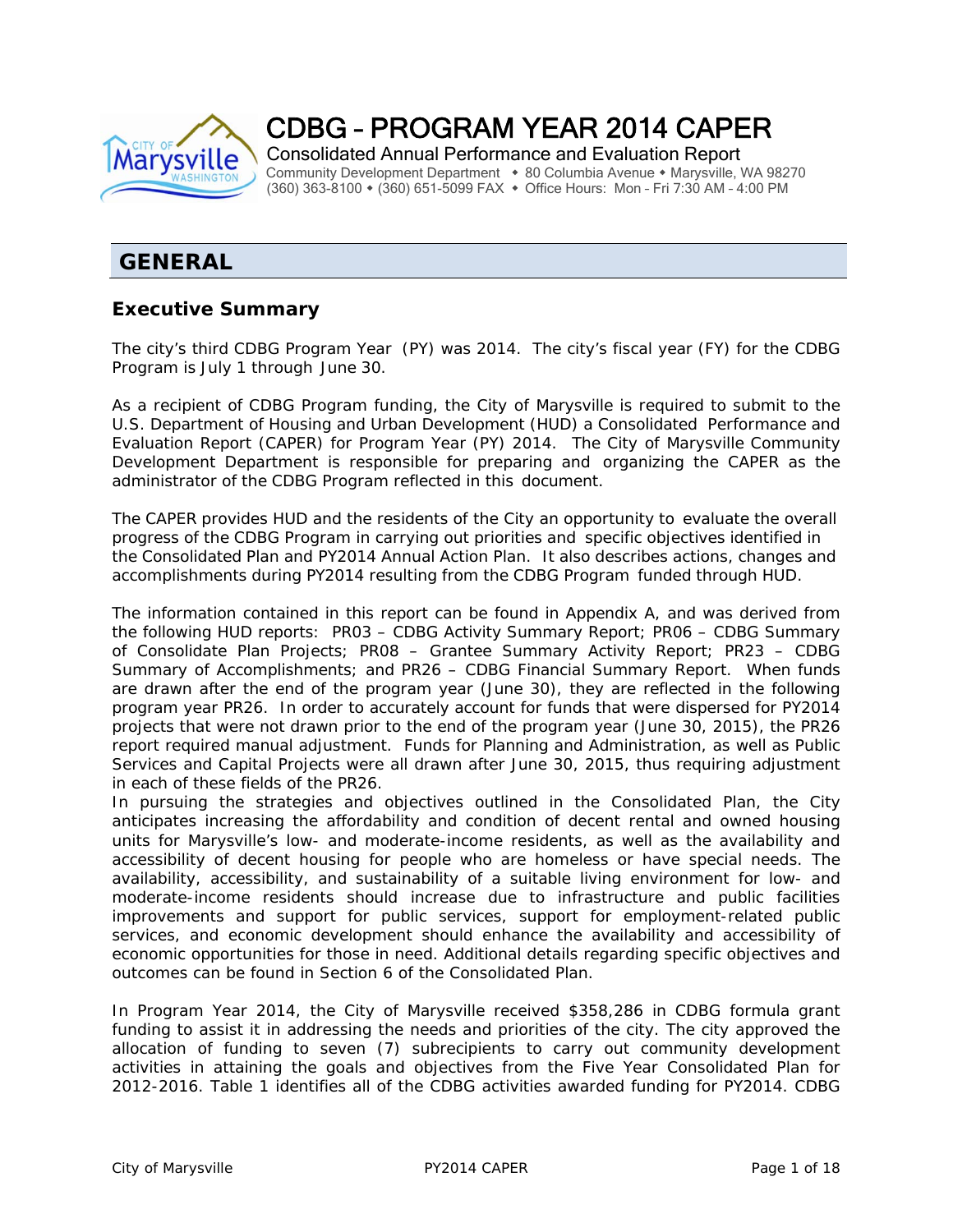funds have been obligated through the execution of subrecipient agreements for the activities identified in Table 1, as explained below and for Planning and Administration.

**Table 1: PY2014 Allocation of CDBG Funds** 

| Organization                                     | <b>Activity</b>                                                 | <b>PY 2014</b><br><b>Allocation</b> |  |  |  |  |
|--------------------------------------------------|-----------------------------------------------------------------|-------------------------------------|--|--|--|--|
| <b>AFFORDABLE HOUSING</b>                        |                                                                 |                                     |  |  |  |  |
| Senior Services of Snohomish<br>County           | Minor Home Repair                                               | \$65,000.00                         |  |  |  |  |
| City of Marysville                               | Revolving Loan Program                                          | \$70,436.00                         |  |  |  |  |
| <b>HOMELESS</b>                                  |                                                                 |                                     |  |  |  |  |
| Housing Hope                                     | "Beachwood Apartments"<br>Supportive Services -<br>Homelessness | \$17,700.00                         |  |  |  |  |
| <b>NON-HOMELESS SPECIAL NEEDS</b>                |                                                                 |                                     |  |  |  |  |
| Catholic Community Services                      | <b>Volunteer Chore Services</b>                                 | \$5,000.00                          |  |  |  |  |
| <b>COMMUNITY DEVELOPMENT - INFRASTRUCTURE</b>    |                                                                 |                                     |  |  |  |  |
| City of Marysville PW                            | SR528 Pedestrian Improvement                                    | \$80,000.00                         |  |  |  |  |
| <b>COMMUNITY DEVELOPMENT - PUBLIC FACILITIES</b> |                                                                 |                                     |  |  |  |  |
| City of Marysville Parks                         | Comeford Park Improvement                                       | \$33,500.00                         |  |  |  |  |
| <b>COMMUNITY DEVELOPMENT - PUBLIC SERVICES</b>   |                                                                 |                                     |  |  |  |  |
| Domestic Violence - Legal<br>Advocacy            | <b>Legal Services</b>                                           | \$15,000.00                         |  |  |  |  |
| PLANNING AND ADMINISTRATION                      |                                                                 |                                     |  |  |  |  |
| City of Marysville                               | Planning and Administration                                     | \$71,650.00                         |  |  |  |  |
| <b>TOTAL</b>                                     |                                                                 | \$358,286.00                        |  |  |  |  |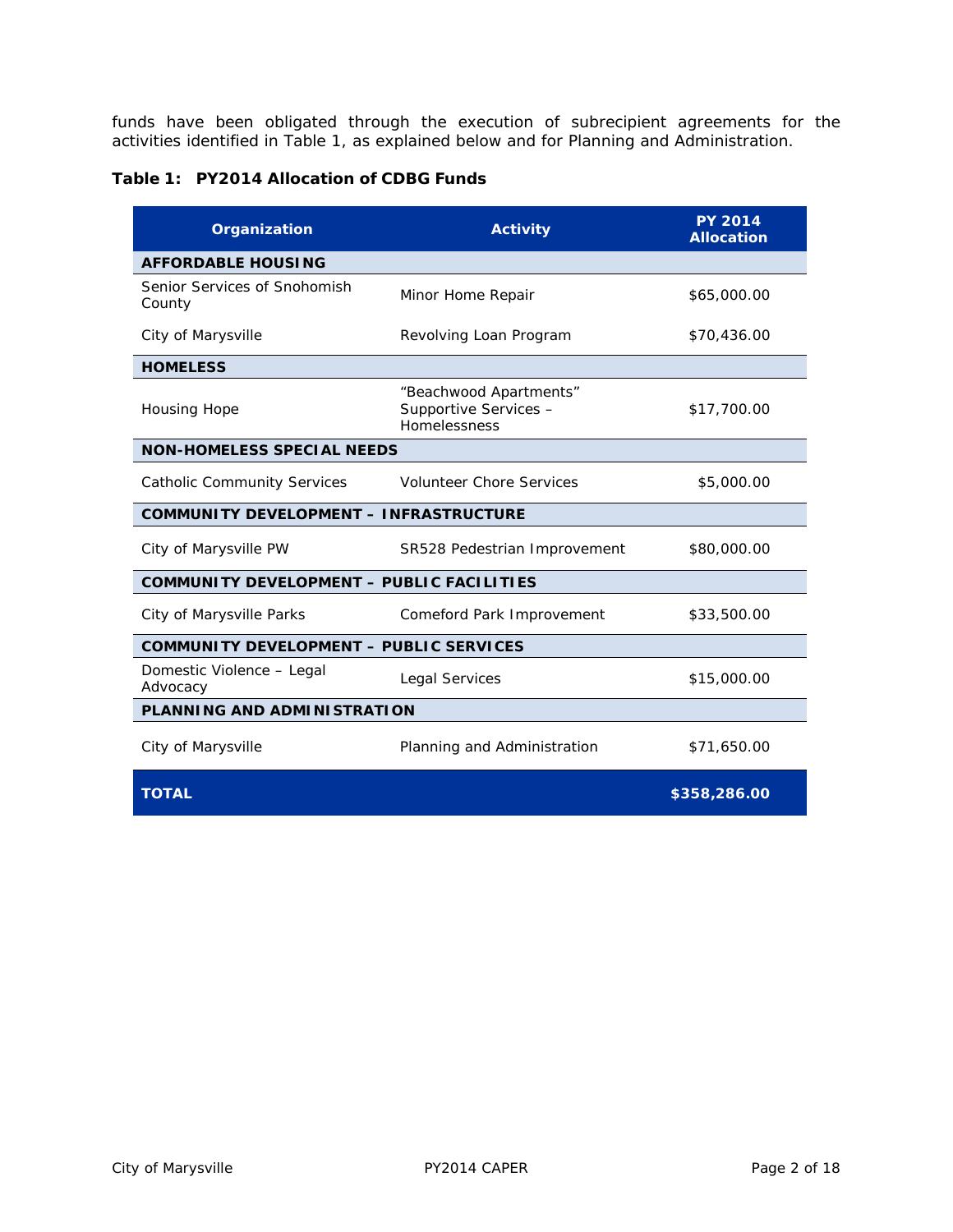# **General Questions**

Seven (7) subrecipient agreements have been executed, obligating \$294,286 of PY2014 CDBG funding in addition to the \$71,650 for Planning and Administration.

The seven (7) activities which moved forward include the following subrecipients as listed in Table 1: Senior Services of Snohomish County, Housing Hope (Housing and Supportive Services), Catholic Community Services (Chore Services), City of Marysville Public Works (SR528 Pedestrian Improvement), City of Marysville Parks (Comeford Park Improvements), City of Marysville (Revolving Loan Program), and Domestic Violence Services of Snohomish County.

| Organization                                     | <b>Activity</b>                                                       | <b>Objective</b>               | <b>Outcome</b>                | <b>National</b><br><b>Objective</b> | <b>HUD</b><br><b>Matrix</b><br>Code | <b>PY 2014</b><br>Goal |  |  |
|--------------------------------------------------|-----------------------------------------------------------------------|--------------------------------|-------------------------------|-------------------------------------|-------------------------------------|------------------------|--|--|
|                                                  | <b>AFFORDABLE HOUSING</b>                                             |                                |                               |                                     |                                     |                        |  |  |
| Senior<br>Services of<br>Snohomish<br>County     | Minor Home<br>Repair                                                  | Decent Housing                 | Affordability                 | $AHO-1$<br>$AHO-2$                  | 14A                                 | 60<br>Housing<br>Units |  |  |
| City of<br>Marysville                            | Revolving Loan<br>Program                                             | Decent Housing                 | Affordability                 | AHO-1<br>$AHO-2$                    | 14A                                 | 10<br>Housing<br>Units |  |  |
| <b>HOMELESS</b>                                  |                                                                       |                                |                               |                                     |                                     |                        |  |  |
| <b>Housing Hope</b>                              | "Beachwood<br>Apartments"<br>Supportive<br>Services -<br>Homelessness | Decent Housing                 | Affordability                 | $HMO-2$                             | 05                                  | 70<br>individuals      |  |  |
|                                                  | <b>NON-HOMELESS SPECIAL NEEDS</b>                                     |                                |                               |                                     |                                     |                        |  |  |
| Catholic<br>Community<br>Services                | Volunteer<br><b>Chore Services</b>                                    | Suitable Living<br>Environment | Availability<br>Accessibility | <b>SNO-1</b>                        | 05A                                 | 45<br>individuals      |  |  |
| <b>COMMUNITY DEVELOPMENT - INFRASTRUCTURE</b>    |                                                                       |                                |                               |                                     |                                     |                        |  |  |
| City of<br>Marysville PW                         | <b>SR528</b><br>Pedestrian<br>Improvement                             | Suitable Living<br>Environment | Availability<br>Accessibility | $INO-1$                             | 03K                                 | 5,000<br>individuals   |  |  |
| <b>COMMUNITY DEVELOPMENT - PUBLIC FACILITIES</b> |                                                                       |                                |                               |                                     |                                     |                        |  |  |
| City of<br>Marysville<br>Parks                   | <b>Comeford Park</b><br>Improvement                                   | Suitable Living<br>Environment | Availability<br>Accessibility | PFO-1                               | 03F                                 | 1 Public<br>Facility   |  |  |
| <b>COMMUNITY DEVELOPMENT - PUBLIC SERVICES</b>   |                                                                       |                                |                               |                                     |                                     |                        |  |  |
| Domestic<br>Violence -<br>Legal<br>Advocacy      | Legal Services                                                        | Suitable Living<br>Environment | Availability<br>Accessibility | <b>PSO-2</b>                        | 05G                                 | 45<br>individuals      |  |  |

## **Table 2: FY2014 CDBG Program Objectives/Outcomes/Goals**

Of the Public Services projects, two exceeded their goals, and one met its goal of individuals served. Of the Capital Facilities projects, one project was completed (Comeford Park Improvements), one is in the review process working with Washington State Department of Transportation (WSDOT) (SR 528 Pedestrian Improvement), one is still in the initial planning stages (Revolving Loan), and that last far exceeded its goals.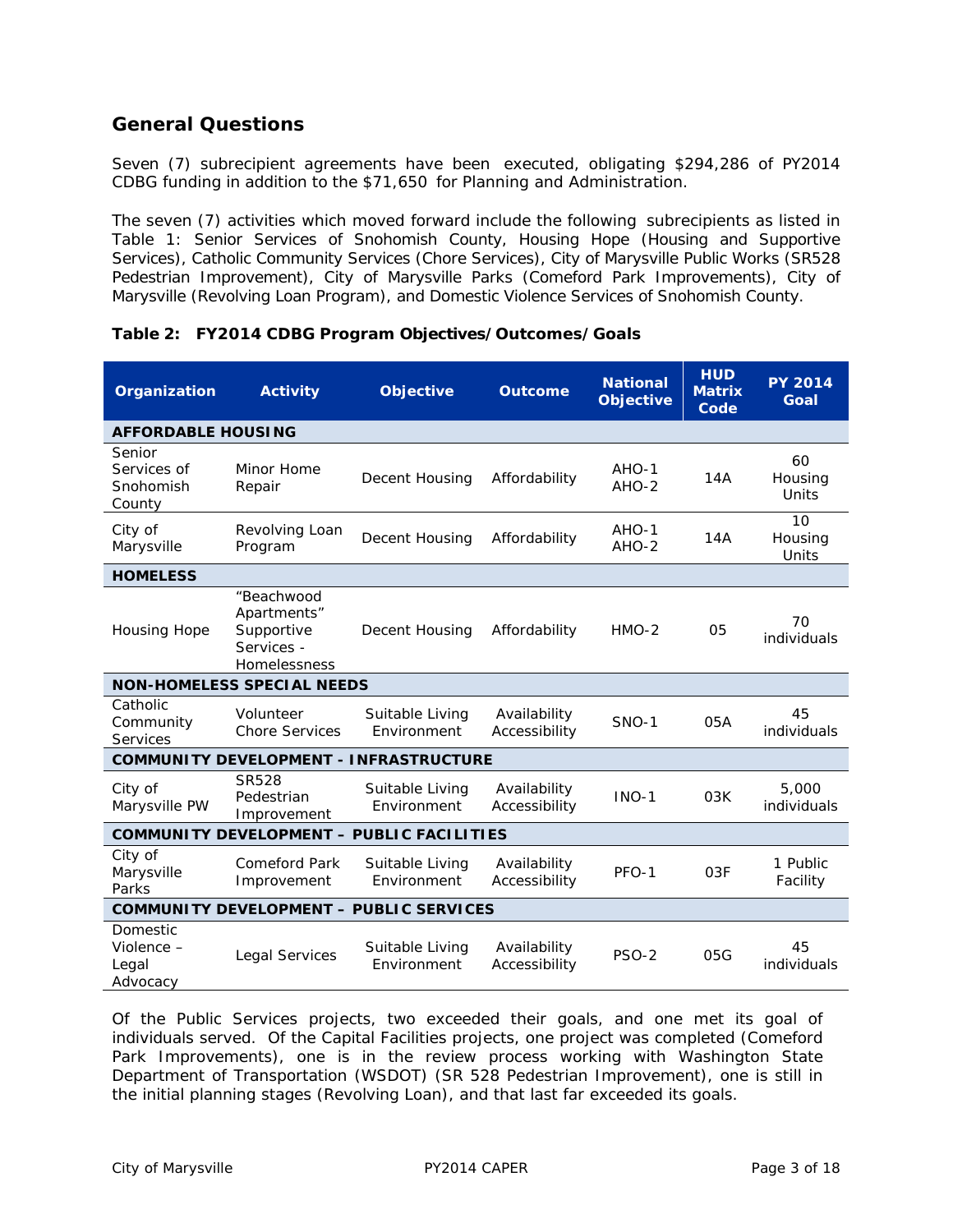To date, \$204,353.95 of Program Year 2014 funds have been expended by the City of Marysville CDBG Program. The activities and operations of these organizations have been vital to the city fulfilling its goals and objectives in assistance to Homeless Needs and Community Development Needs. There is a capital project which is still under construction and the development of the Revolving Loan Program is being explored.

During PY2014, \$135,436.00 of CPD formula grant funds were spent on grant activities under the *Affordable Housing* strategy.

#### **Goal I: Enable Homeowners to remain in their homes, primarily benefiting senior, persons with disability, and very low-income persons.**

- The City of Marysville allotted \$65,000 of its annual CDBG allocation for the rehabilitation of approximately 60 residential units.
- The City began work on development of a Straight Deferred Payment Loan Program for future program years to provide loans for very low-income homeowners (at or below 50% of median income) to improve the health and safety of their homes. This is a very complex program, and requires additional research and work prior to implementation.

During PY2014, \$17,700 of CPD formula grant funds were spent on activities under the *Homeless Needs* strategy.

#### **Goal I: Work to reduce and end homelessness.**

 The City allocated \$17,700 of CDBG funds that provided supportive services that address the needs of the homeless population.

Specifically, funds were utilized by the organization for transitional housing with supportive services and permanent supportive housing to aid families in the transition to selfsufficiency. In PY2014, 96% of those served by these funds were able to maintain their housing or obtain other permanent stable housing. Eighty percent of those served increased their ability to obtain and maintain employment. Ninety five percent of adults with a long-term disability served by these funds completed steps towards securing disability related income. All of the goals set by this agency were not only met, but surpassed.

> Using the CDBG funds available, the City will continue to work to reduce and work toward ending homelessness in Marysville by providing funds to nonprofit organizations such as Housing Hope that provide transitional housing with supportive services for families.

During PY2014, \$5,000.00 of CPD formula grant funds were spent on grant activities under the *Non-homeless Special Needs* strategy.

#### **Goal I: Support an environment that allows special needs populations to safely live with dignity and independence.**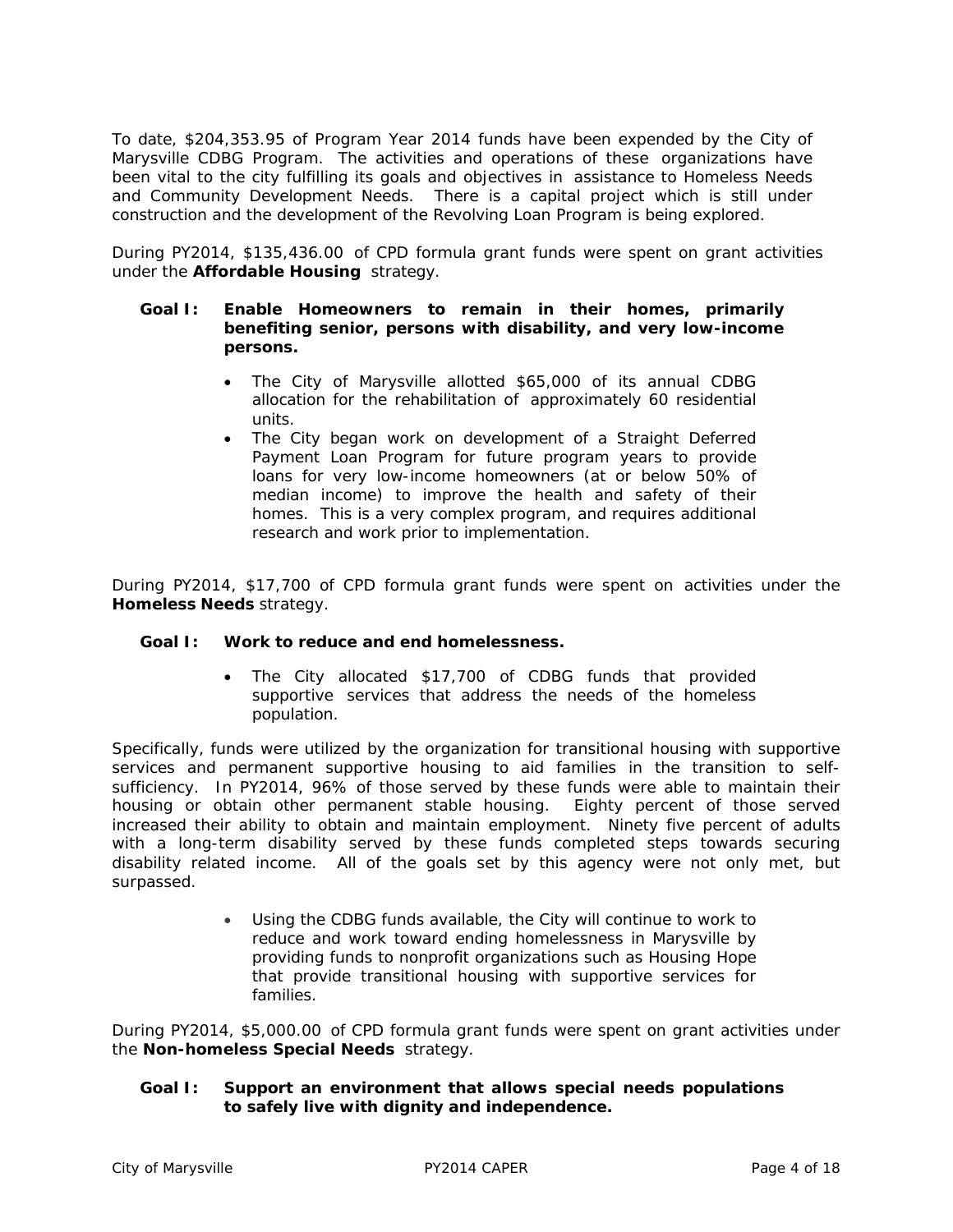The City allocated \$5,000 of CDBG funds that provide services to support an environment that allows special needs populations to live safely, independently, and with dignity.

To address the housing and supportive service needs of persons who are not homeless, the City proposes providing funds to nonprofit organizations that serve seniors, persons with disabilities, victims of domestic violence, and persons with chemical dependency issues. During PY2014, \$5,000.00 was expended which allowed 40 senior and disabled residents to receive services which allowed them to retain their current housing and reduce the feeling of isolation. Catholic Community Services goal was met, and a significant event was the coordination of "Joy Boxes", which are put together by local girl scouts and delivered to clients. This story was featured in the local newspaper, which also helped to bring attention to the services this agency provides.

During PY2014, \$128,500.00 of CDBG grant funds were allocated to activities under the *Community Development Needs* strategy.

### **Goal I: Promote a suitable living environment, dignity, self-sufficiency, and economic advancement for low- and moderate-income persons.**

- The City provided a total of \$80,000.00 of CDBG funds to provide infrastructure improvements in low/moderate-income area addressing gaps.
- The City allotted \$33,500.00 to aid in rehabilitation of a public facility located in a low- and moderate income area.
- The City allotted \$15,000.00 of CDBG funds to support programs that provide homeless, special needs, and low-income populations access to essential services.

Based on the experiences of this program year as well as those of prior years, it appears that suprecipient monitoring could benefit from additional attention ensuring timely use of awarded funds as well as timely submittal of reports. We have implemented additional onsite reviews to ensure that projects are completed in a timely manner.

The "Analysis of Impediments to Fair Housing Choice" (AI) is required by the U.S. Department of Housing and Urban Development (HUD) of all state and local governments receiving housing and community development funds. The City of Marysville is included in Snohomish County Urban Consortium's Analysis of Impediments to Fair Housing Choice (AI) dated September 14, 2012 for certain HUD programs. The AI was prepared for Snohomish County Human Services Department by BBC Research and Consulting. This analysis concluded that the major impediments to fair housing opportunities in Snohomish County and the City of Marysville included the lack of information and referrals of housing complaints to appropriate agencies; a likely pattern of discrimination against people with disabilities; limited transit options for low income, disabled, senior residents and refugees; and a likely pattern of mortgage lending discrimination against people of color.

The City works to raise public awareness and understanding of fair housing choice by posting brochures and resources in public City spaces, displaying educational posters, and providing information on the City's website. Outreach and education materials are also available thru the Housing Authority of Snohomish County's (HASCO) webpage.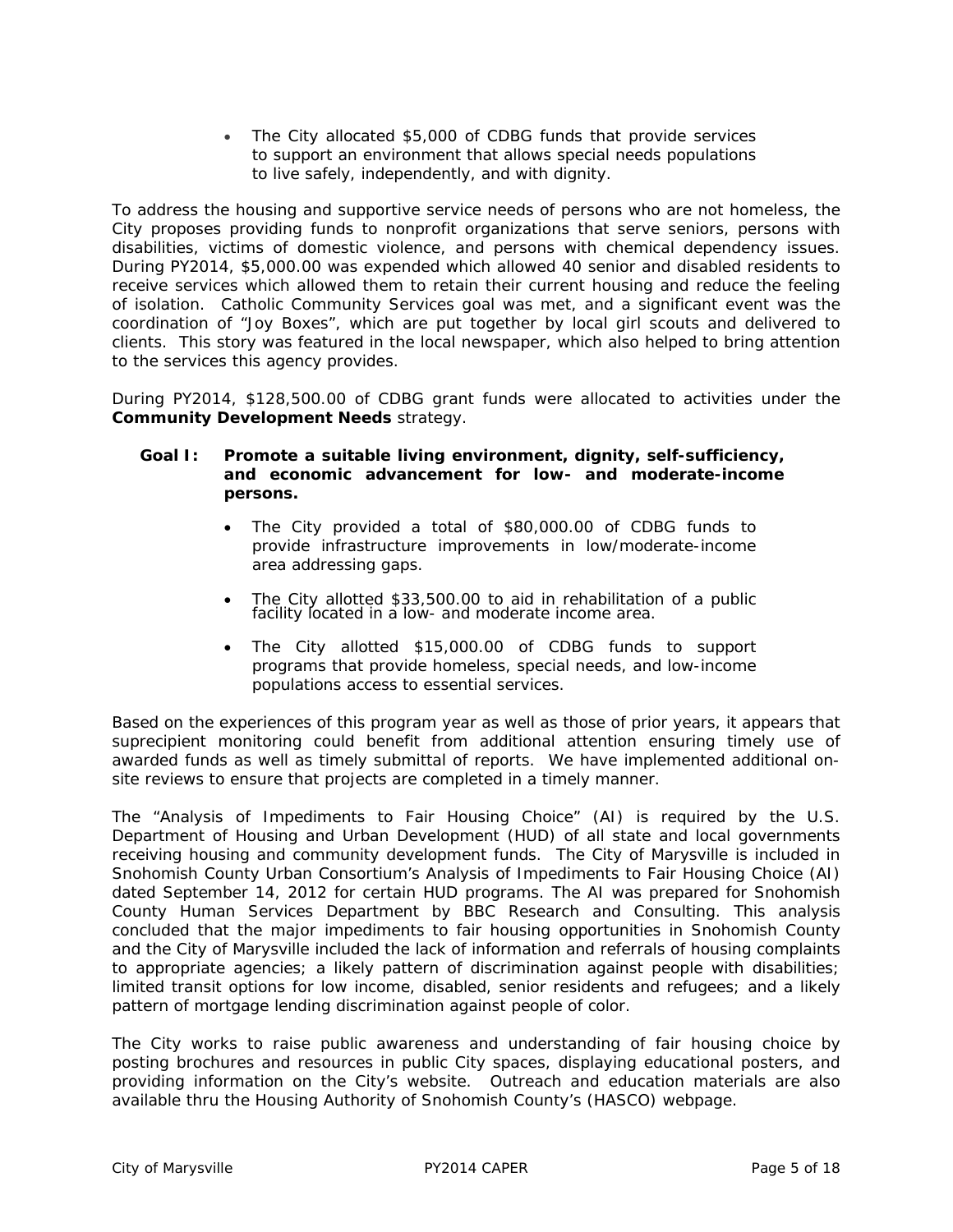The City has taken steps to improve knowledge of and access to resources related to Fair Housing utilizing its website, public access cable channel, as well as in public buildings and at City Sponsored functions.

During the 2014 program year, the City worked to reduce barriers to affordable housing by awarding CDBG funds to projects that help develop or maintain decent and safe affordable housing for low-to-moderate income persons in our community. The City has seen construction of two new multi-family complexes which have taken advantage of the Residential Density Incentives, which allow developers increased density in exchange for rental housing permanently priced to serve nonelderly low-income households or designed and permanently priced to serve low-income senior citizens. Though recent projects in the City utilizing these incentives were not funded by CDBG, it is promising that progress is being made in Marysville to provide additional affordable housing.

The City continues to coordinate with Community Transit and the Puget Sound Regional Council to ensure local housing strategies are coordinated with local and regional transportation planning strategies to ensure to the extent practicable that residents of affordable housing have access to public transportation.

The City will continue to pursue the Lead-based Paint Strategy and Anti-poverty Strategy as described in the Strategic Plan to evaluate and reduce the number of housing units containing lead-based paint hazards and reduce the number of poverty level families. The City has worked with Subrecipients to ensure that clients are provided information regarding Lead-based Paint upon application for services.

The City has actively sought funding sources in addition to CDBG to leverage its resources. Grant funds for Park improvements were applied for and received from Washington Wildlife Recreation Program (WWRP). Grant funds from Transportation Improvement Board, Freight and Mobility Strategic Investment Board, Safe Routes to School Program, Pedestrian and Bike Program, Highway Safety Improvement Program Grant, Surface Transportation Program, Congestion Mitigation and Air Quality Program, and Tiger were used for multiple road improvement projects throughout the City.

## **Managing the Process**

The City monitors the performance of the Subrecipient against goals and performance standards throughout the year. Projects funded by the City are expected to maintain high standards. Performance reports are reviewed by the Citizens Advisory Committee (CAC). Standards and procedures are further outlined below:

- The City will monitor projects closely to ensure that Subrecipient staff members have a good understanding of contractual requirements, project and fiscal administration, performance standards, recordkeeping, and reporting. Issues that need clarification will be addressed.
- All projects will be monitored. Projects that need guidance in achieving performance measures or adhering to contractual requirements will receive technical assistance. Subrecipient staff will be required to attend a meeting with City staff, and/or will receive an on-site monitoring visit.
- Monitoring concerns/findings will be reviewed with Subrecipient staff and documented in writing.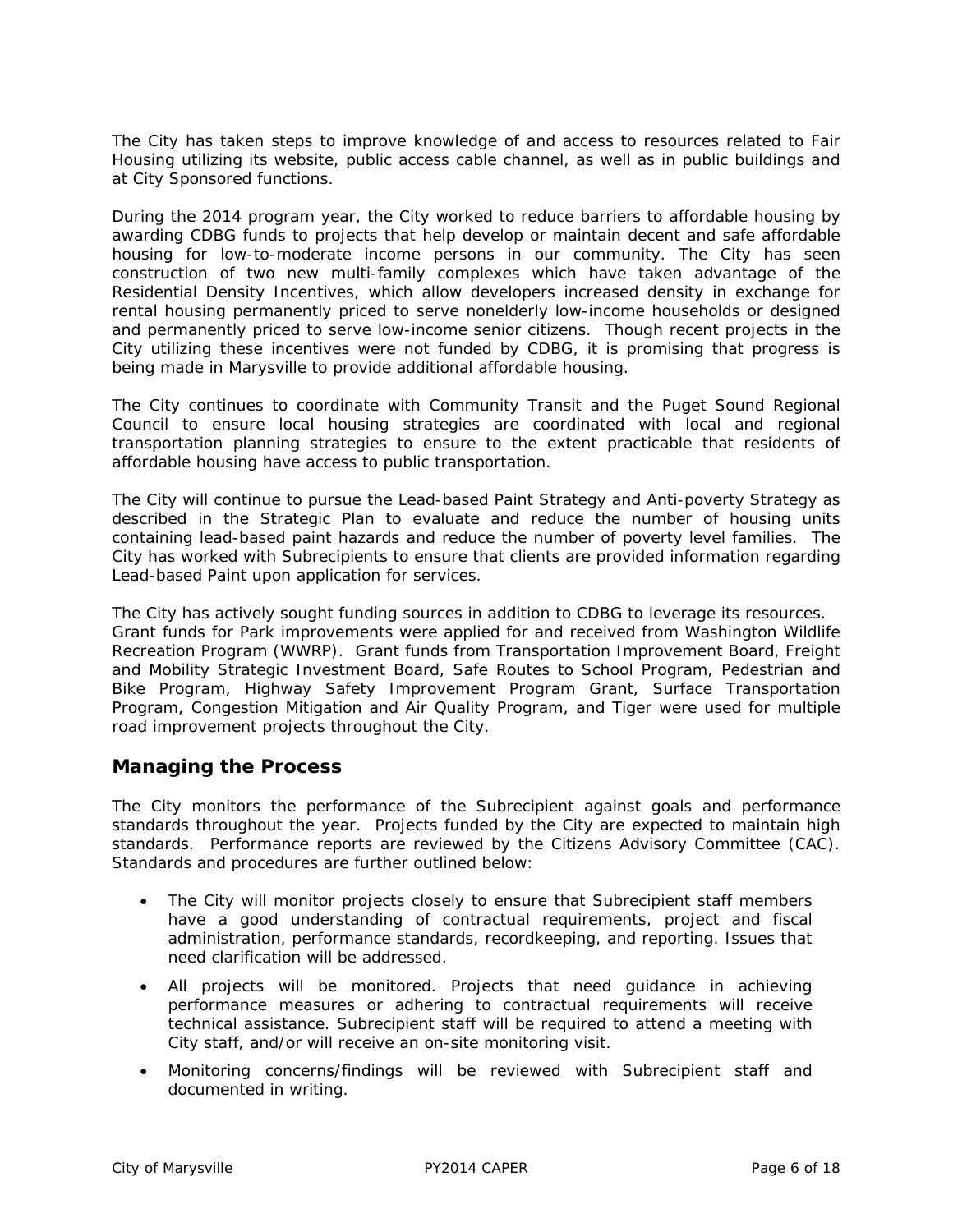- When applicable, corrective action will be required on a timely basis. Additional time for corrective action may be allowed on a case-by-case basis.
- Subrecipients will be required to provide supporting documentation verifying that deficiencies have been corrected.
- Failure to take corrective action could lead to the withholding or loss of funding to a subrecipient.

Quarterly Reports are required to be submitted by subrecipients and are reviewed to be sure that progress is being made towards each entities specific goals. Staff also monitors compliance when subrecipients submit requests for reimbursement.

By monitoring the Subrecipients activities on a regular basis, the City is able to keep abreast of progress towards goals and performance, provide assistance when needed, and ultimately enable program and comprehensive plan compliance.

# **Citizen Participation**

The Draft CAPER was released for public comment on August 29, 2015. The Draft and solicitation for comments was published in the Marysville Globe, copies were available on the City's Webpage as well as at City Buildings. A public hearing was held on September 14, 2015 to solicit additional comments. No comments were received during the public comment period or at the public hearing.

The City continues to use its citizen participation process to solicit public comments on local priorities and objectives for CDBG funds and to receive feedback on progress made towards meeting the local strategies and objectives. The 9-member Citizen Advisory Committee (CAC) for Housing and Community Development enables the City to enhance the level of guidance from the community, coordination between public and nonprofit agencies, and support further development of the institutional structure. The CAC is an integral part of the review and decision making process as related to awarding CDBG funds as well as communicating the program throughout the city.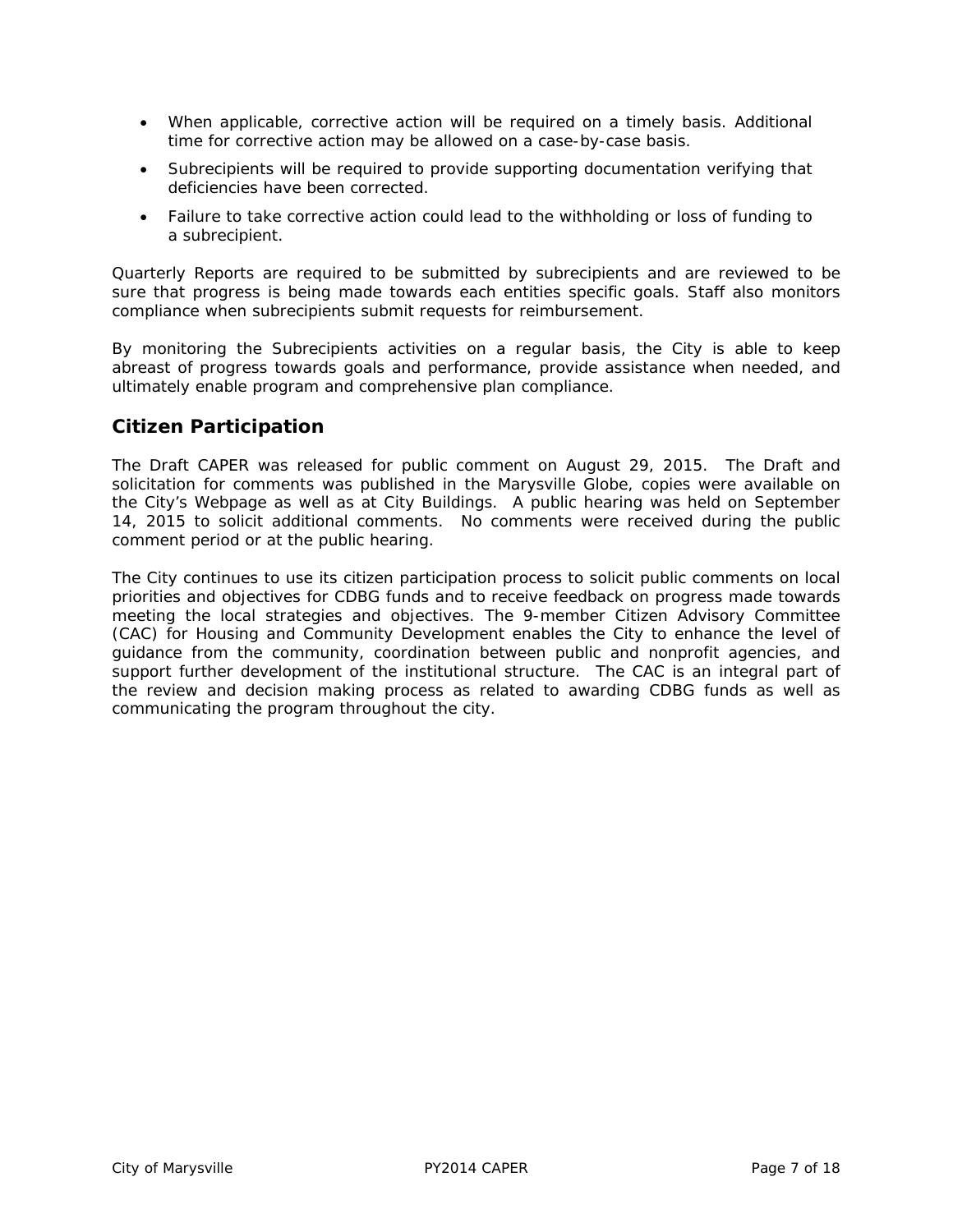

**Figure 1: Program Year 2014 – Capital Projects**

**CAPITAL PROJECTS LOCATED CITY-WIDE** 1 Senior Services of Snohomish County – Minor Home Repair <sup>2</sup>City of Marysville – Revolving Loan Program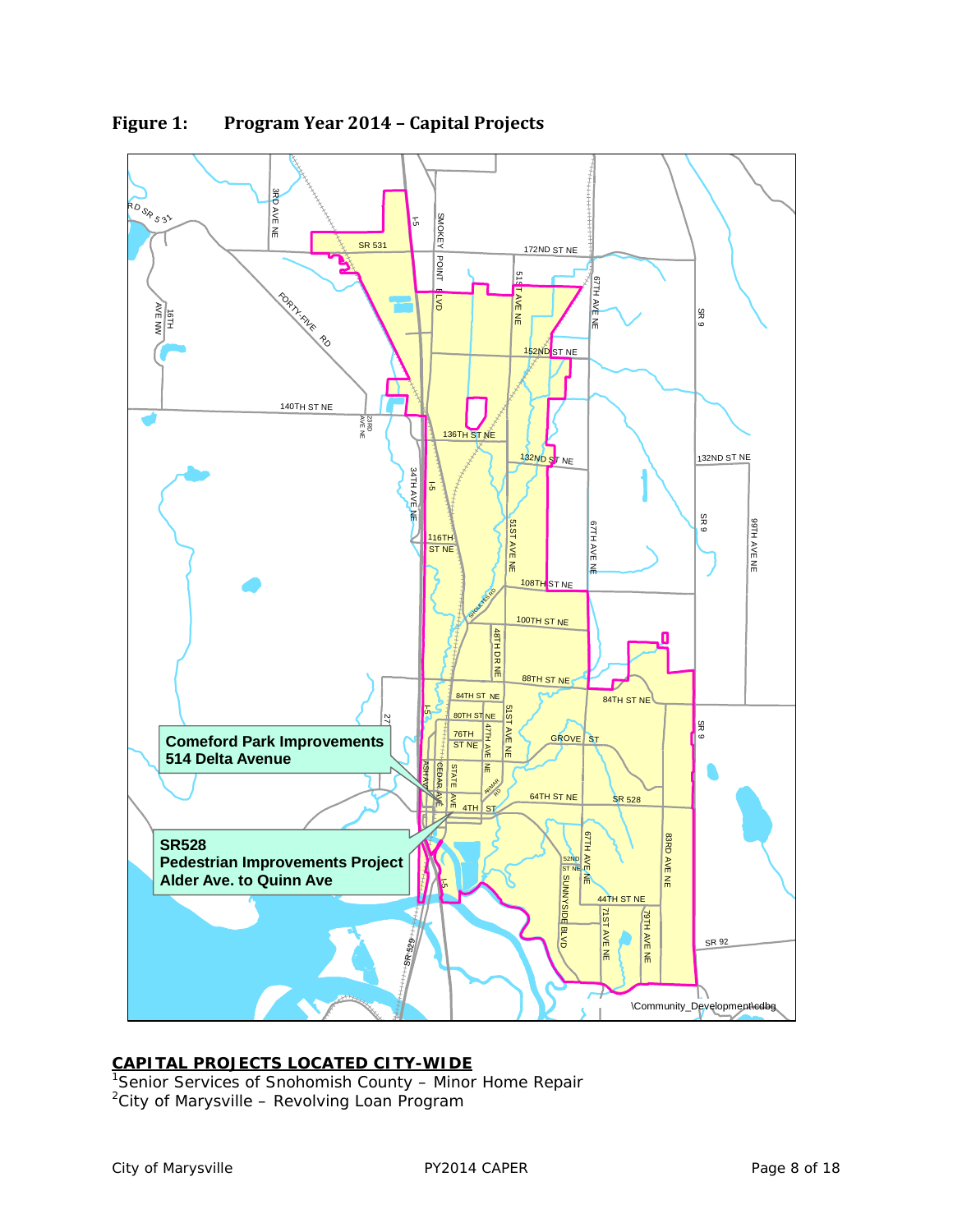

**Figure 2: Program Year 2014 – Public Services Projects**

**PUBLIC SERVICES LOCATED CITY-WIDE** 1 Catholic Community Services – Volunteer Chore Services <sup>2</sup> Domestic Violence Services of Snohomish County - Legal Advocacy Services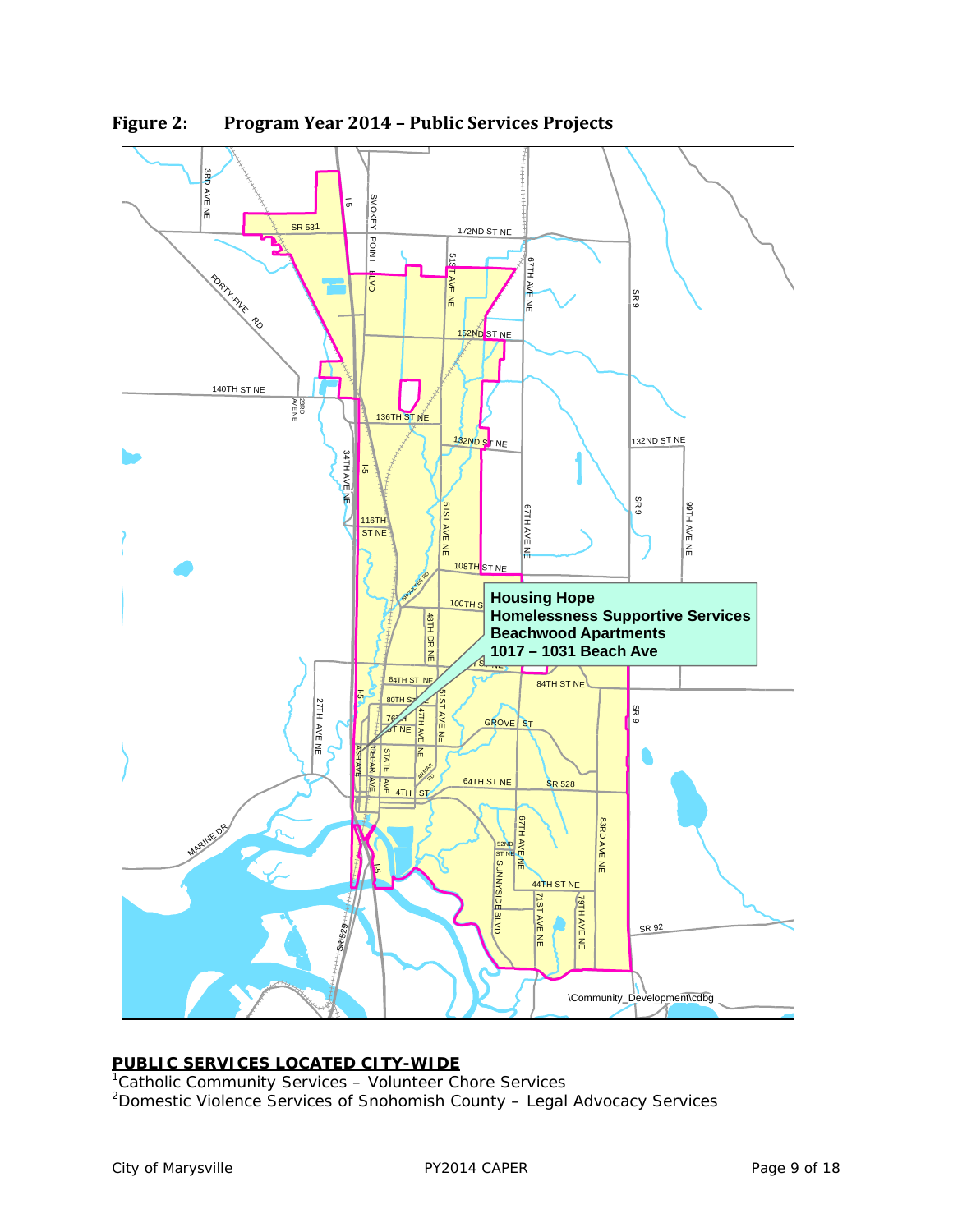# **Institutional Structure**

The city works directly with the implementing agencies identified in its 2012-2016 Consolidated Plan to help coordinate their efforts and attempt to identify and fill any gaps in the existing delivery system that may hamper optimal implementation of CDBG funded activities.

Based on research and observation, and also the input from implementing agencies, it has become apparent that the homelessness problem has continued to grow in Marysville. The City has been working more closely with not only implementing agencies, but also agencies that do not receive CDBG funds to determine the best way to address the growing problem.

The City has also taken steps to increase communication and notice related to the CDBG application process. A brochure was created which highlights the ways in which CDBG funds have been utilized to enhance the community as well as how other private industry, nonprofit organizations, community and faith-based organizations, philanthropic organizations, and public institutions can apply for CDBG funds. A more comprehensive list of agencies that will be contacted at time of grant application release has been created in conjunction with other local jurisdictions.

## **Monitoring**

The City has implemented a biennial grant application process. On September 1, 2013, Grant Applications were released for PY2014 and 2015. Public meetings for review and approval of the Grant Applications were held on October 22, 2013 and November 5, 2013. Technical Assistance is available to applicants and includes answering questions about CDBG regulations, discussing the proposed project, or services, compliance with program regulations and City policies, reviewing the application requirements, and determining an applicant's project's, or services, potential eligibility for funding. Applications received on or before the deadline were reviewed for completeness, eligibility, and scored and rated as to how well they met the established goals and criteria. The Citizen Advisory Committee reviews applications and conducts interviews with applicants before making a funding recommendation to the City Council. The final recommendations are included in the Action Plan. The City Council affirmed and approved the CAC's funding recommendation on December 9, 2013.

Organizations selected to provide services utilizing CDBG funds sign a subrecipient agreement which outlines roles and obligations of the City and subrecipient, and provides a framework for monitoring. Organizations awarded funds are required to provide quarterly reports as well as other reports throughout the year as determined by the specific type of project. All CDBG funded activities which qualify under Low/Mod Limited Clientele (LMC) benefit are required to collect data and report the number of clients served by income, race and ethnicity.

The City provides technical assistance throughout the completion of the activity to ensure that program requirements are being met and funds are expended in a timely way, and is implementing a policy of conducting at least one on-site review prior to close-out ensuring that projects under contract are meeting identified goals and outcomes. All subrecipients monitored have been very responsive to suggestions from staff to strengthen their programs and improve procedures. We continue to work with organizations who have been awarded funds but for various reasons have been unable to move forward with their project.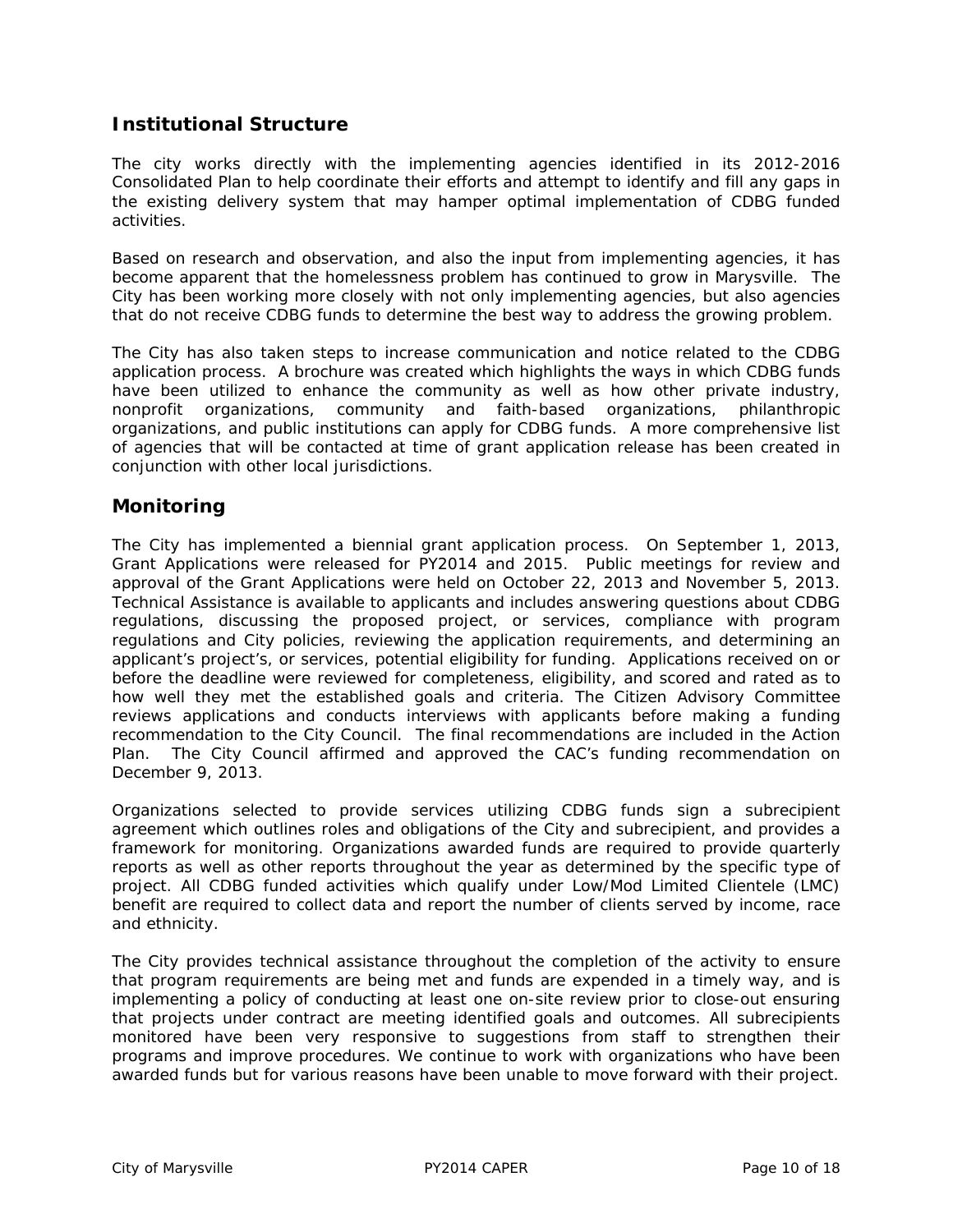On-site reviews are conducted to ensure subrecipients are progressing towards specific goals. Capital projects generally receive quarterly on-site visits. On-site visits for Public Service subrecipients are conducted to ensure proper maintenance of records and that adequate record keeping practices are in place. These on-site visits allow additional interface with subrecipients as well as enabling the City to maintain open communication lines with subrecipients.

Based upon review of the City's performance and accomplishments during the past year, the City is meeting the objectives outlined in the 2012-2016 Consolidated Plan. The City has taken an active role addressing the special needs populations within the community. The City actively pursued the resources identified in its 2012-2016 Consolidated Plan and 2014 Annual Action Plan that it would use to carry out the programs and activities. Target populations were assisted in ways which allowed them to increase the safety and livability of their homes, as well the availability of training and resources to enable them to obtain and maintain jobs and more permanent income and housing. Facilities in target areas were awarded funds which enabled them to improve their function and accessibility in the community.

The City funded agencies that assist low-moderate income populations and special needs populations. Based on reports obtained as a result of monitoring, we were able to see that many of the agencies funded actually surpassed their goals.

The minor home repair and chore services programs were both very successful in serving senior and special needs populations and enabling them to remain in their homes and feel less isolated and more independent. The SR528 Pedestrian Improvement project, once completed, will address a gap in infrastructure in a low income neighborhood and provide a safer way for users to reach the local schools as well as athletic fields in the neighborhood. The Comeford Park Improvement Project, which included a Spray Park that was funded in previous years, was fully completed with PY2014 funds. The park is in a low income neighborhood which can be used by neighbors free of charge. The improvements to this park have been a great asset to the neighborhood and the City as a whole; increasing safety, reducing crime, and providing free recreation to low-moderate income families.

During PY 2014, the City of Marysville continued to evaluate its processes to assure adherence to Federal regulations as it administers Federal funds. The City feels it is adhering to and making progress in implementing the 2012-2016 Consolidated Plan through its funding priorities and competitive process. In PY 2014, all activities carried out with CDBG funds benefited low- and very low-income people in Marysville.

Currently, the City is considered timely in funding distribution per HUD guidelines. Most projects funded with CDBG funds continue on schedule and with adequate progress, and on budget. City Staff keeps a close eye on capital projects that are not specifically required by regulation to be completed within a certain timeframe. When there are delays, staff ensures there is adequate progress and assurance the project will reach successful completion. Major goals of both the Consolidated Plan and individual projects identified in the City's Annual Action Plan are being met in a timely manner.

The City reviews all projects included in its Annual Action Plan. Any substantial change to a project scope or amount of funds would be processed as an amendment to the Action Plan and follow the public notification requirements of the Citizen Participation Plan. There were no substantial amendments made to the 2014 Action Plan.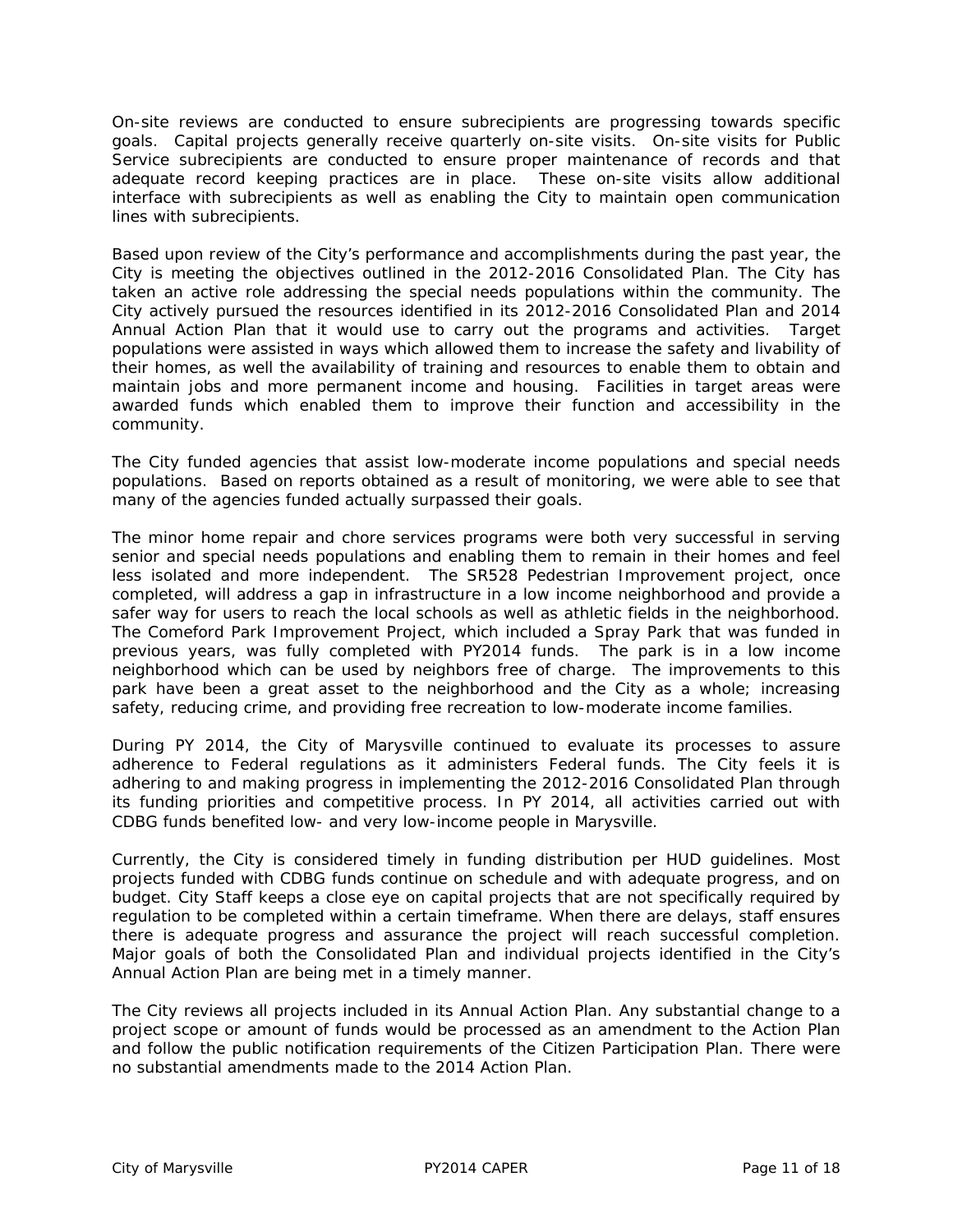The City has been working on research, development, and implementation of the Revolving Loan Program. This type of program is much more complex and involved than initially understood. We continue to work to determine the feasibility and implementation of this type of program.

No funds have been expended for the SR528 Pedestrian Improvement Project to date. This project was awarded funds for both Program Years 2014 and 2015. Funds from both years are needed to complete the project. Additionally, as the project will be crossing a state highway, WSDOT review and approval was needed, and just recently granted. The Public Works Department currently anticipates going out to bid by the end of 2015 and completion of the project by the end of the 2015 Program Year (June 2016).

Projects that had been delayed from PY 2013 have since been completed, or are nearing completion.

Table 3 below depicts how funds committed to each subrecipient as well as what has been expended as of the date of this report.

| Organization                                   | <b>Activity</b>                                                 | <b>Amount</b><br><b>Committed</b> | <b>Amount</b><br><b>Expended</b> |  |  |  |  |
|------------------------------------------------|-----------------------------------------------------------------|-----------------------------------|----------------------------------|--|--|--|--|
| <b>AFFORDABLE HOUSING</b>                      |                                                                 |                                   |                                  |  |  |  |  |
| Senior Services of<br>Snohomish County         | Minor Home Repair                                               | \$65,000.00                       | \$65,000.00                      |  |  |  |  |
| City of Marysville                             | Revolving Loan Program                                          | \$70,436.00                       | \$0.00                           |  |  |  |  |
| <b>HOMELESS</b>                                |                                                                 |                                   |                                  |  |  |  |  |
| <b>Housing Hope</b>                            | "Beachwood Apartments"<br>Supportive Services -<br>Homelessness | \$17,700.00                       | \$17,000.00                      |  |  |  |  |
| <b>NON-HOMELESS SPECIAL NEEDS</b>              |                                                                 |                                   |                                  |  |  |  |  |
| Catholic Community<br><b>Services</b>          | <b>Volunteer Chore Services</b>                                 | \$5,000.00                        | \$5,000.00                       |  |  |  |  |
| <b>COMMUNITY DEVELOPMENT - INFRASTRUCTURE</b>  |                                                                 |                                   |                                  |  |  |  |  |
| City of Marysville PW                          | SR528 Pedestrian<br>Improvements                                | \$80,000.00                       | \$0.00                           |  |  |  |  |
| COMMUNITY DEVELOPMENT - PUBLIC FACILITIES      |                                                                 |                                   |                                  |  |  |  |  |
| City of Marysville Parks                       | Comeford Park<br>Improvement                                    | \$35,500.00                       | \$30,004.95                      |  |  |  |  |
| <b>COMMUNITY DEVELOPMENT - PUBLIC SERVICES</b> |                                                                 |                                   |                                  |  |  |  |  |
| Domestic Violence - Legal<br>Advocacy          | <b>Legal Services</b>                                           | \$15,000.00                       | \$15,000.00                      |  |  |  |  |
| PLANNING AND ADMINISTRATION                    |                                                                 |                                   |                                  |  |  |  |  |
| City of Marysville                             | Planning and<br>Administration                                  | \$71,650.00                       | \$71,650.00                      |  |  |  |  |

## **Table 3: FY2014 CDBG Program Expenditures**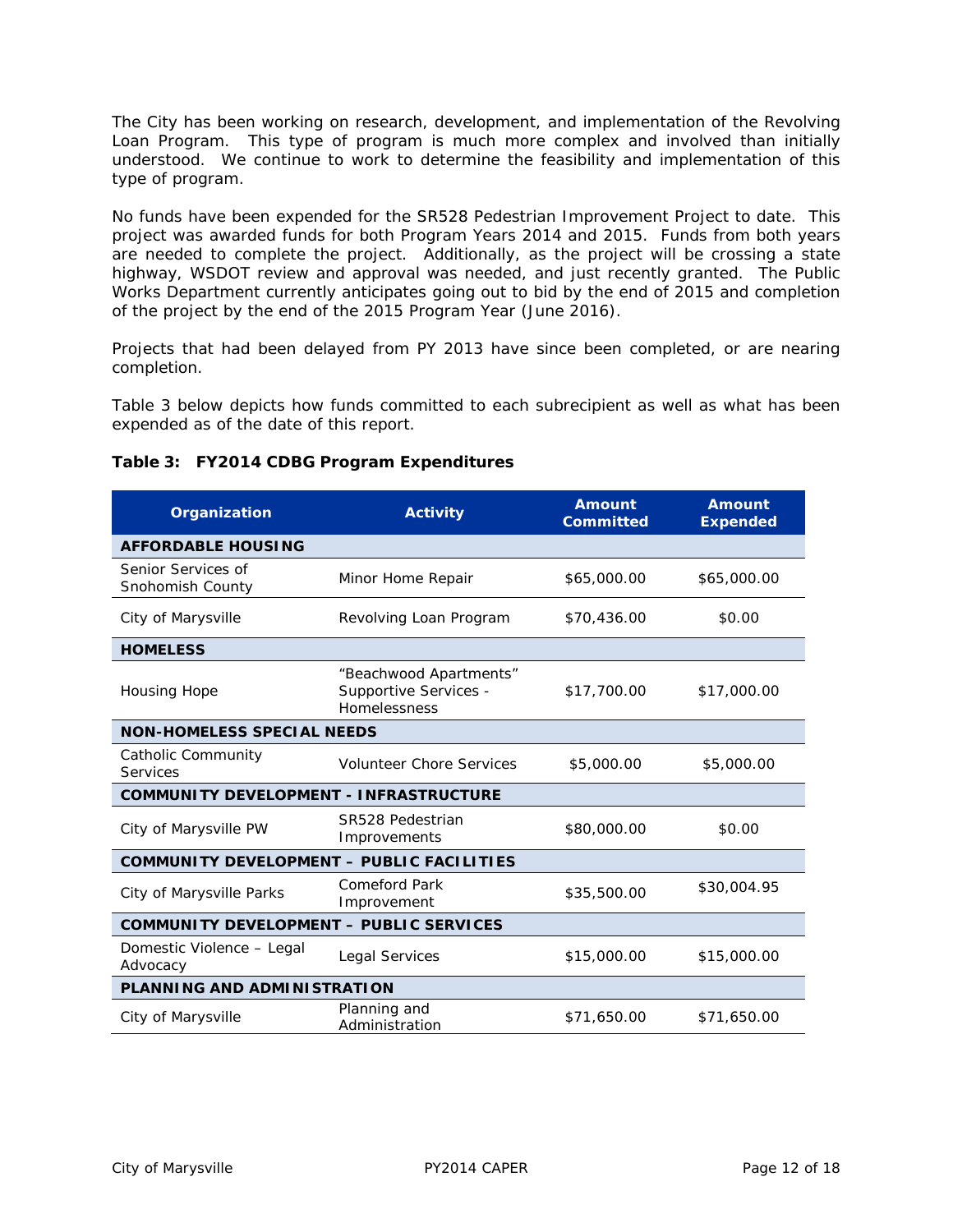## **Lead-based Paint**

The City requires subrecipients to notify clients of hazards of lead-based paint. These requirements are outlined in the Subrecipient Agreement. The subrecipient achieves this by giving each client a Lead Based Paint pamphlet and having them sign an acknowledgment of receipt. These documents are available for review upon HUD's request. This document is added to each client's permanent file. In addition, each client file folder has the below acknowledgment for staff:

*Home built after 1978 - LBP Requirements are not required.* 

 *Home built* before *1978 - Each work order will include the following statement:* 

"The repair work  $\Box$  does not exceed  $\Box$  exceeds the threshold necessary for *additional LBP testing. (If the work exceeds the threshold, and CDBG funds will be utilized, the necessary requirements will be followed and documented.)"* 

Included in their Program Guidelines Manual are specifics of the hazards lead-based paint poses, how it can become airborne, HUD's regulations, and the subrecipient's specific practices for dealing with lead-based paint. The City has access to these client files upon monitoring visits. The City continues to ensure that this information is provided to clients by the subrecipient.

The City received a notice from EPA regarding Lead Based Paint, requesting that the City require proof that contractors are certified as an RRP firm and renovator as a condition of issuing permits for renovations of homes, childcare facilities, and pre-schools built before 1978. The City is considering implementing this in the future for all projects, not just those funded by CDBG.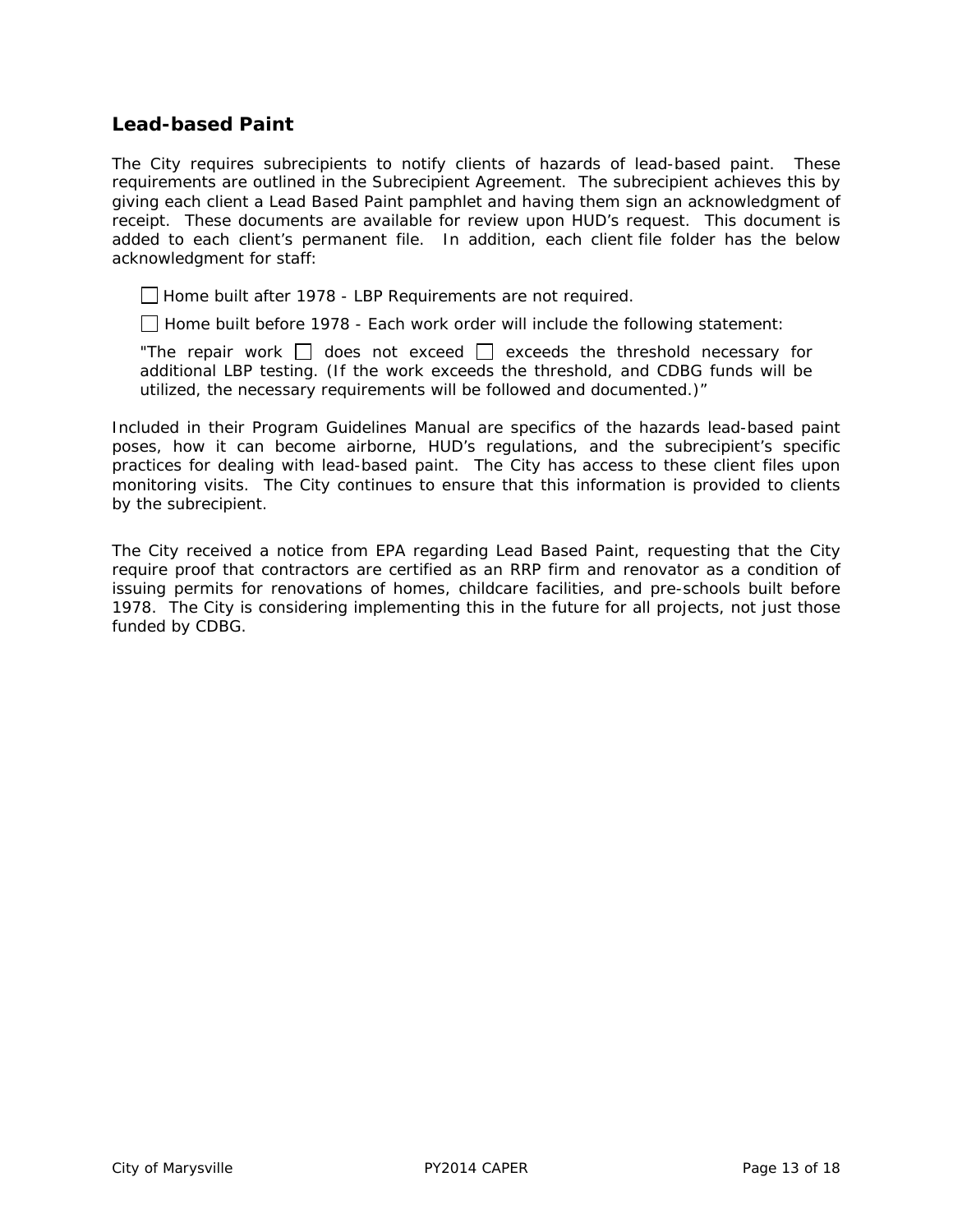# **HOUSING**

## **Housing Needs**

The city allocated CDBG funding to two non-profit housing agencies which provide rehab assistance and chore services to low- to- moderate income households. These programs help recipients remain in their homes by completing repairs and chores which would otherwise not be addressed. Without necessary repairs and maintenance, the livability of some of the units could be affected.

Funds were also awarded to an agency which provides affordable housing and comprehensive services to individuals and families experiencing or at risk of homelessness. The project services 20 families (70 individuals) living at the Beachwood Apartment complex in the city. All households are low to extremely low income. The goals of the project are to maintain permanent housing, increase life skills and increase earned income.

# **Specific Housing Objectives**

In pursuing the strategies and objectives outlined in the 2012-2016 Consolidated Plan, as well as the recently adopted 2015-2019 Consolidated Plan, and over the next four years, the City anticipates increasing the affordability of decent rental and owned housing units for Marysville's low- and moderate-income residents, as well as the availability and accessibility of decent housing for people who are homeless or have special needs.

In the first three Program Years, the availability, accessibility, and sustainability of a suitable living environment for low- and moderate-income residents has increased due to infrastructure and public facilities improvements, support for public services, employmentrelated public services, and economic development which enhanced the availability and accessibility of economic opportunities for those in need. Allotted funds facilitated the completion a park rehabilitation project at Comeford Park consisting of upgrades including the opening of a Spray Park, park furniture, safety fencing, and more; and the initial design and review process for a Pedestrian Safety Improvement project. These projects improved and will continue to improve the availability, accessibility, and sustainability of suitable living environments for low- and moderate-income residents.

## **Public Housing Strategy**

Housing Authority of Snohomish County (HASCO) provides affordable housing, enhances quality of life, and builds safer and stronger communities. The Housing Authority provides informational materials to residents on public transportation, specialized transportation, employment Assistance, VAWA, and more.

The City works in conjunction with HASCO to achieve its public housing goals. HASCO owns 354 rental units in the City, 84 of which serve senior/disabled households. HASCO also owns a group home with 7 beds of short-term transitional housing for homeless families with children in Marysville.

Case Managers visit residents weekly at the facility Marysville CDBG funds aid in supporting, Beachwood Apartments. Case managers address daily problems, reinforce successes and offer guidance including basic education, access to child support, legal remedies, quality childcare, and preparation for employment. Residents can utilize rent subsidies they've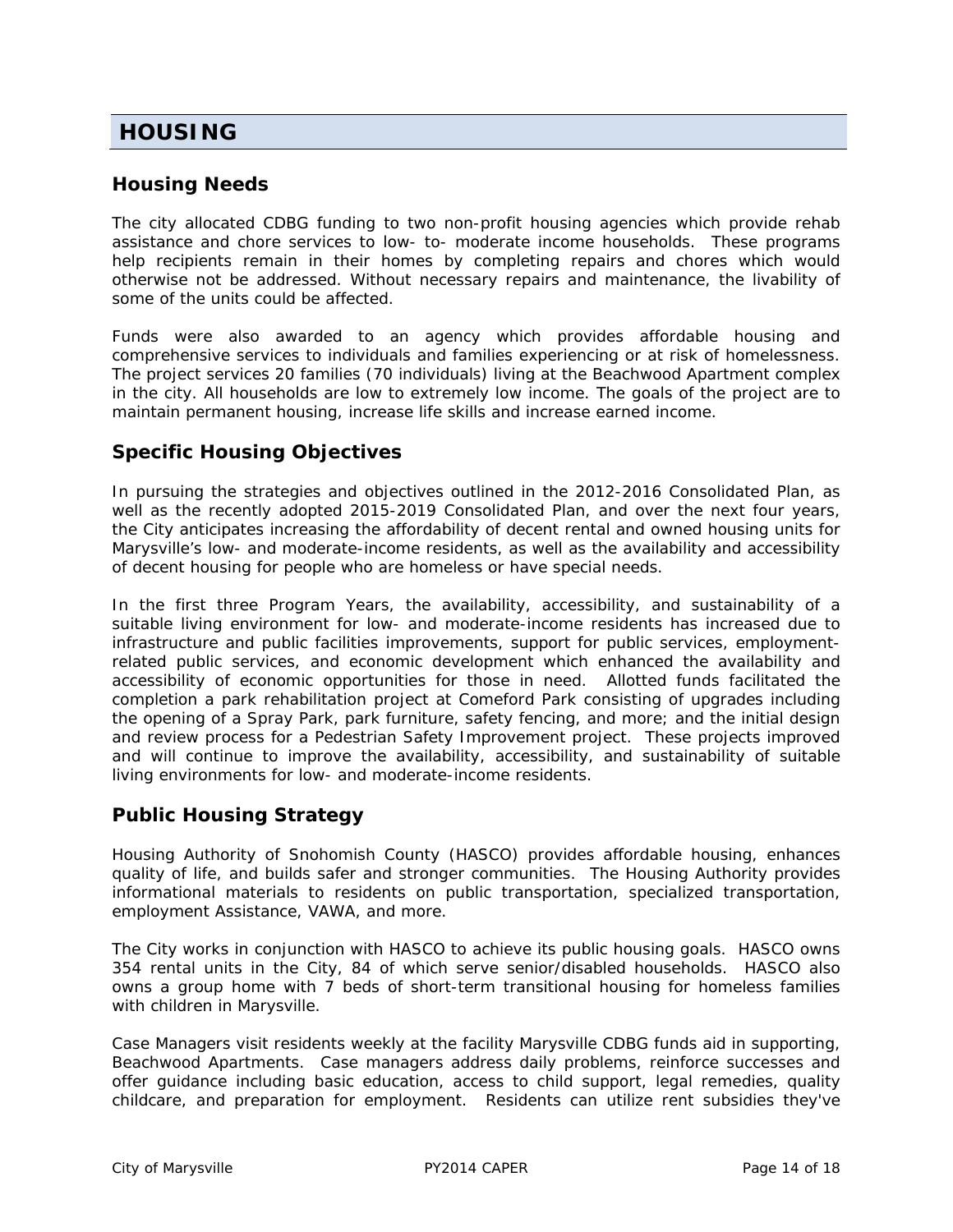earned during their successful stay in the Transitional Living Program when they move on to permanent housing. This program has been, and continues to be successful, continually exceeding its annual goals.

## **Barriers to Affordable Housing**

The City of Marysville recognizes that there are barriers that prevent access to affordable housing for some populations.

With the financial assistance of PY2014 CDBG funding, Senior Services of Snohomish County and Catholic Community Services are providing housing rehabilitation assistance to homeowners. These activities are ongoing. Housing Hope received CDBG funds and provides services for affordable housing as well as comprehensive services including basic education, employment preparation, and childcare, to individuals and families experiencing or at risk of homelessness.

# **HOMELESS**

## **Homeless Needs**

In PY2014, The City of Marysville awarded CDBG funds a non-profit organization within the community who provide supportive services for those in need, Housing Hope. Housing Hope provides affordable housing and comprehensive services to individuals and families experiencing or at risk of homelessness. The project services 20 families (70 individuals) living at the Beachwood Apartment complex in the city. All households are low to extremely low income. The goals of the project are to maintain permanent housing, increase life skills and increase earned income. Residents can utilize rent subsidies they've earned during their successful stay in the Transitional Living Program when they move on to permanent housing.

No new Federal resources were obtained from Homeless SuperNOFA.

## **Specific Homeless Prevention Elements**

In Program Year 2014, CDBG funds were utilized to fund programs which provide low income seniors and disabled persons with services that improve the safety and livability of their homes. Approximately 40 households benefited from these programs. All of the households served are extremely low-, low-, and moderate-income persons. These services allow residents to remain in their homes in situations where the dwelling would otherwise be rendered un-safe or un-inhabitable due to disrepair.

The city is not a recipient of Emergency Shelter Grants (ESG) or of Homelessness Prevention and Rapid Re-Housing Program (HPRP) funds. Furthermore, the city did not allocate any PY2014 CDBG funding to assist with payments for emergency lodging, rental assistance or mortgage assistance to prevent homelessness.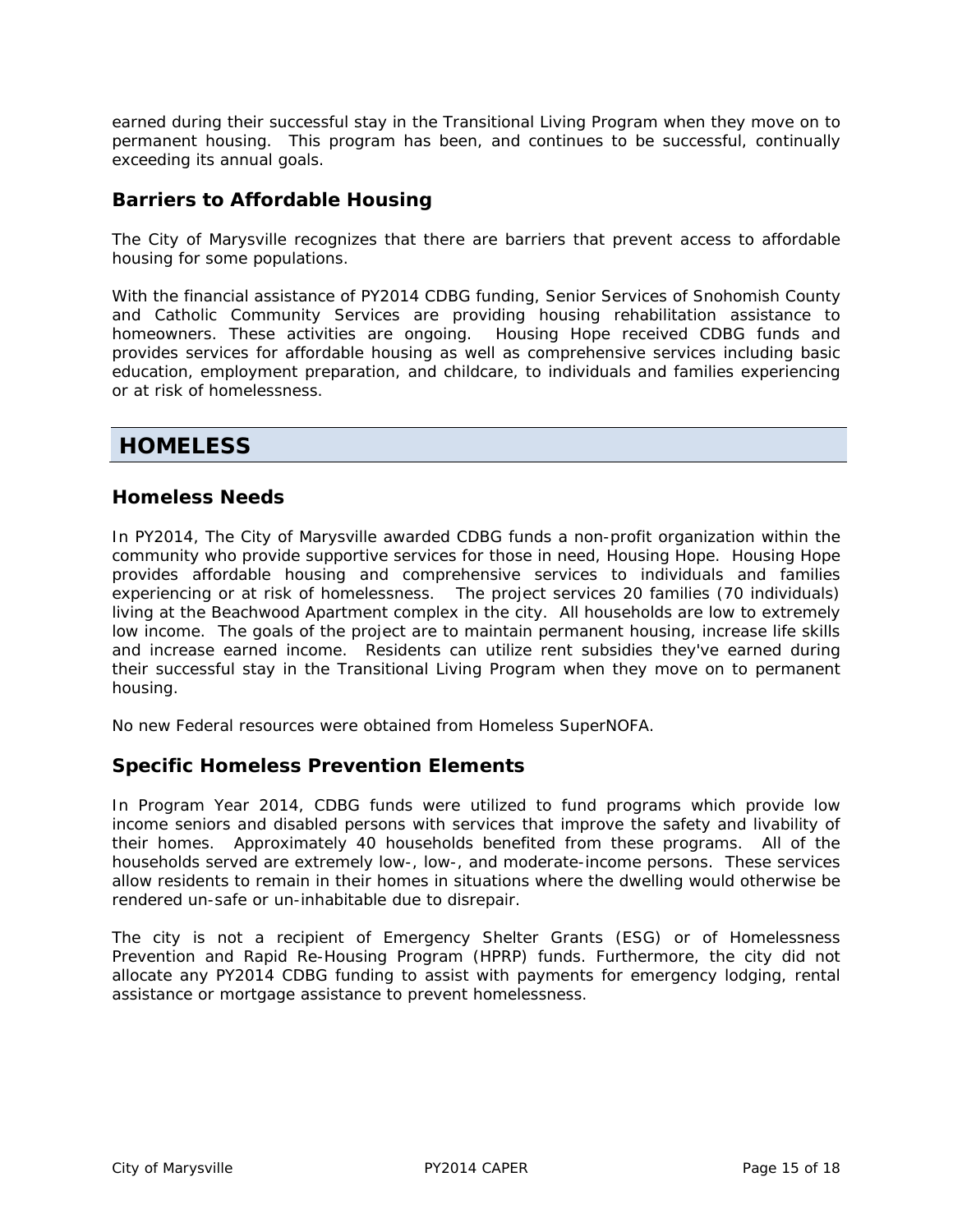# **COMMUNITY DEVELOPMENT**

## **Community Development**

The City utilized CDBG funds to provide SR528 Pedestrian Improvement Project to improve both pedestrian and traffic safety along State Route 528, also known as 64<sup>th</sup> Avenue NE. This project will allow for better, safer access to the Liberty Elementary School and Asbery Athletic Fields for those citizens within the community utilizing these facilities. The project will include a mid-block, full pedestrian signal between Quinn and Cedar Avenue. This project received funding for both Program Years 2014 and 2015 and is anticipated to be completed by the end of PY 2015.

The Comeford Park Improvement Project was completed, which includes the Spray Park component which was completed with PY 2013 funds, site furnishings, safety fencing. Since it's opening in June of 2014, the Spray Park has been heavily used and has proven to be a great asset to not only the neighborhood, but the City as a whole. The additional improvements have afforded this project improved safety and access, and continues to be very popular in the community.

The City has complied with all Federal Overlay requirements for all projects and activities undertaken during the 2013/2014 Program Years.

Citizen participation and comments have been solicited through the use of public notices in the local newspaper, direct notification via email to local non-profit collaborations on listserv groups, and mailings to services agencies, service providers, neighborhood groups and other interested parties.

Public meetings and hearings have been held in accordance with the City's Citizen Participation Plan providing an opportunity for community input into what services, projects, or activities the City undertook with Community Development Block Grant funds.

The City has allocated funding to two non-profit housing agencies to perform housing rehabilitation/chore activities. The agencies include Senior Services of Snohomish County and Catholic Community Services. Senior Services served 149 individuals and 78 Households with the \$65,000 of granted CDBG funds. Catholic Community Services was able to serve 40 individuals and 39 Households with \$5,000 they were awarded.

## **Antipoverty Strategy**

CDBG funds were allocated to non-profit organizations which provide service for low and very low income persons, the homeless, and those at risk of becoming homeless. Funding was provided to agencies that provide counseling, transitional housing, employment skills and childcare to low and very low income individuals and families. CDBG funds were committed to activities to maintain and expand the supply of decent, safe, and affordable housing.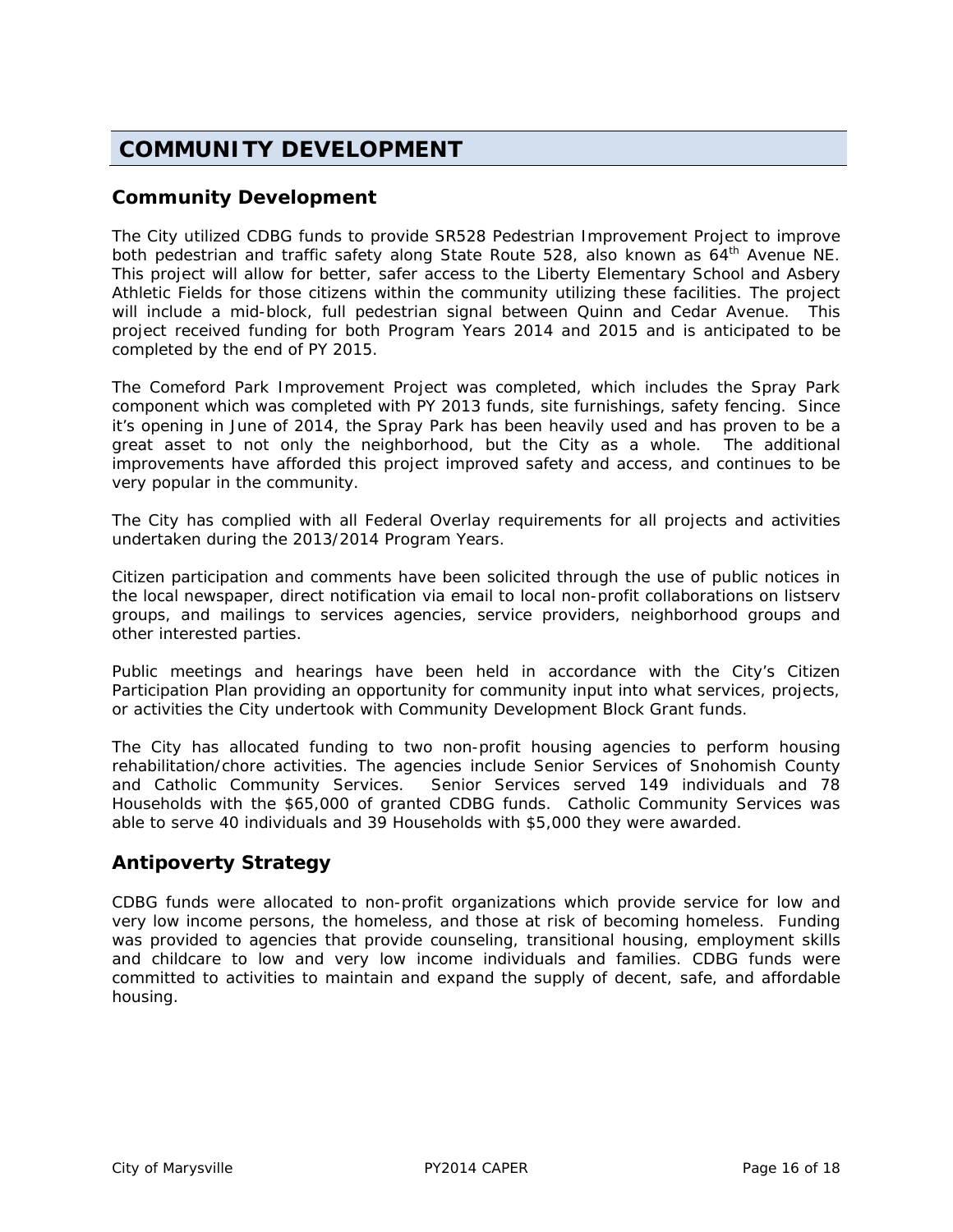# **NON-HOMELESS SPECIAL NEEDS**

## **Non-homeless Special Needs**

Consistent with priority needs identified in the Consolidated Plan, during PY2014 the City provided funding for the following activities that addressed priority special needs populations:

- The City provided CDBG funds to Senior Services of Snohomish County to administer the Home Rehabilitation Program. This Program targets low-income seniors and disabled homeowners in need of minor home repairs which provide them with a safer and healthier living environment.
- The City provided CDBG funds to Catholic Community Services to administer the Chore Services Program to assist low-income seniors and disabled homeowners with chore-level in home services.

## **Specific HOPWA Objectives**

The City of Marysville does not directly receive Housing Opportunities for Persons with AIDS (HOPWA) funds as a result the HOPWA needs are unquantifiable.

HOPWA funded programs available to The City of Marysville residents are administered through the City of Seattle, Human Services.